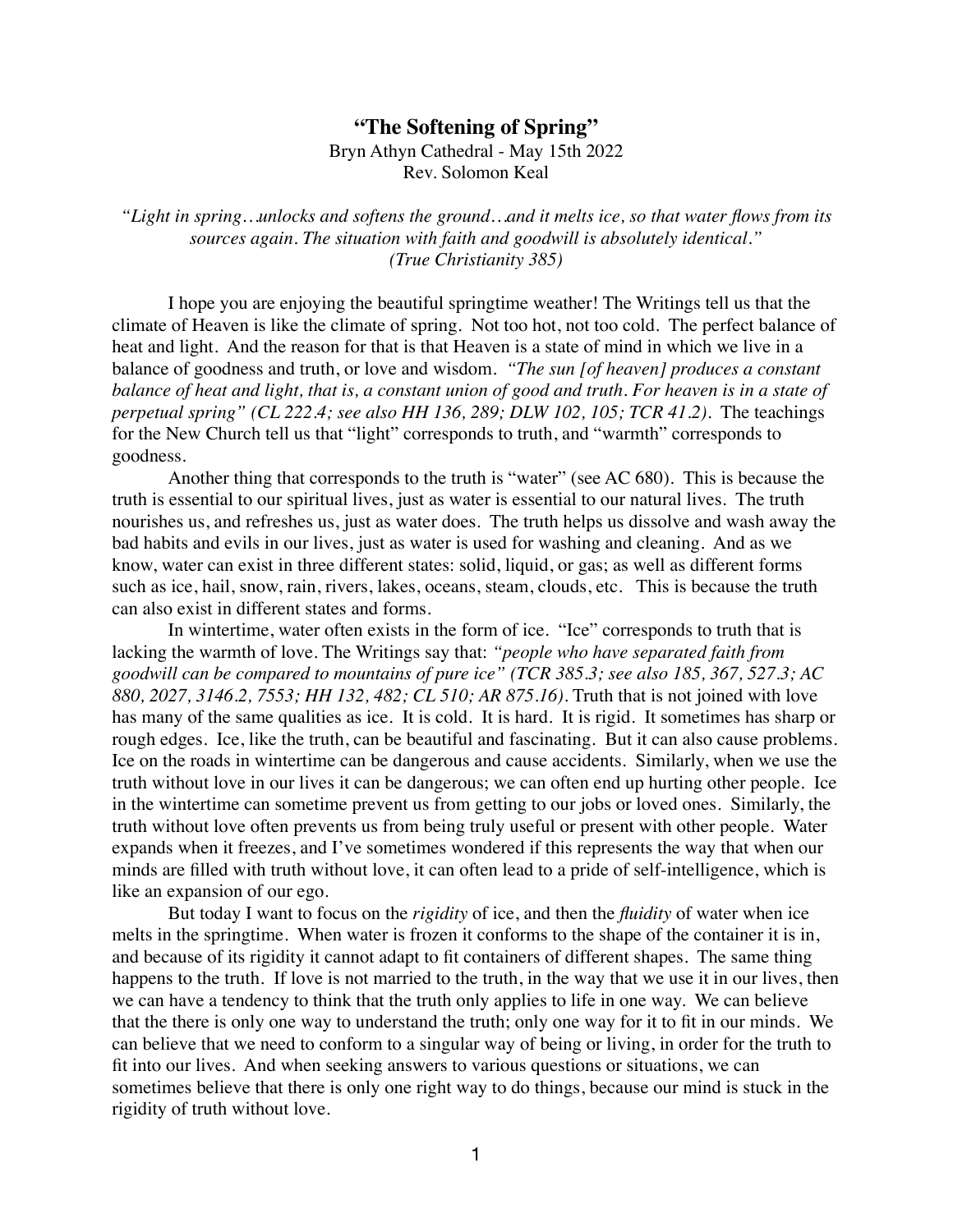Rigidity *can* be useful at times. Our human bodies would not be able to function without the rigidity of bones. We would not be able to live in houses without the rigidity of walls. Similarly, our faith in the truth can provide necessary structure in our spiritual lives, as well as the comfort of something to hang on to in the turbulence of life in general. However there are many times when we can be *too* rigid in the ways that we use the Lord's truth in our lives. And that is represented by the rigidity of ice.

In our story from the Word today, King Saul was like ice. "Kings" in the Word, such as Saul, represent the truth (see AC 4763.3; AR 166.3). But in this story Saul represents truth that has been separated from love (see AC 4763, 9409), so much so that he actually represents falsity, which is what truth becomes when it is removed from love (see AE 323:12). When love is removed from truth it is no longer really the truth, just as when King Saul turned away from the Lord, he was no longer really the King; the kingdom was taken from him. And the idea that Saul represents this kind of "truth" is very apparent from the lack of love in Saul's character and behavior. He had disobeyed the Lord's commandments (see 1st Samuel 13, 15). He had made foolish decisions (see 1st Samuel 14). He didn't want to give up the power he had as king. In one instance, his anger led him to kill the priests of Nob (see 1st Samuel 21). He felt jealous of David, and had tried to kill him numerous times (see 1st Samuel 18, 19). As we heard in our opening readings about springtime and winter: *"Faith separated from goodwill kills everything" (TCR 385).* And so at this point in the story, King Saul had all the qualities of ice; he was cold, hard, and dangerous. He was rigidly clinging to his hatred of David. He was unwilling to change, and accept him as the next king.

David as the next anointed king represents truth as well, but it is truth that is joined to love: *"'David,' signifies in the highest sense, Divine truth proceeding from the Lord's Divine good, and in the internal sense, every truth from good that is from the Lord" (AE 206.3).* The oil used in the anointing of kings symbolized this goodness of love (see AC 9954.15). And the quality of truth joined with love is very apparent in much of David's character and behavior, especially in this story. He showed respect to Saul. He showed mercy and compassion to Saul. David here represents the heavenly quality of innocence, which is the desire to do no harm. He practiced the very difficult form of charity that the Lord later taught when He was in the world: *"Love your enemies" (Matthew 5:44; Luke 6:27, 35).* And because this is the second time that David spared Saul's life when Saul was trying to kill him, he also showed the quality of forgiveness that the Lord taught about when He said that we should forgive *"seventy times seven" (Luke 18:21-22).* His desire to save Saul's life represents a very different form of truth, as it says in the Writings: *"Divine Truth separated from Divine Good condemns all people, whereas Divine Truth united to Divine Good saves them" (AC 6148.6; see also 2015.10).* 

And one of the amazing things about this story is that David's loving behavior towards Saul changed Saul, fairly dramatically! At the end of this story, Saul seemed like a completely different person, almost like he could "hardly be recognized" (AC 1949.2). At the beginning of the story Saul wanted to kill David, and at the end of the story he had softened, and he called David his son and blessed him. This is the dramatic transformation that water can go through as well. With the warmth of springtime weather, H2O transforms from ice that is cold, hard, and rigid into liquid water that is warm, soft, flexible, and fluid, which allows for the beautiful flowers we see at this time of year. It's the same substance - H2O - but it looks very different. The transformation of ice to liquid water is something we are all very familiar with, so it may not seem dramatic or surprising, but it represents the dramatic change that the truth can go through in our own lives. The following passage that we heard in the readings describes the dramatic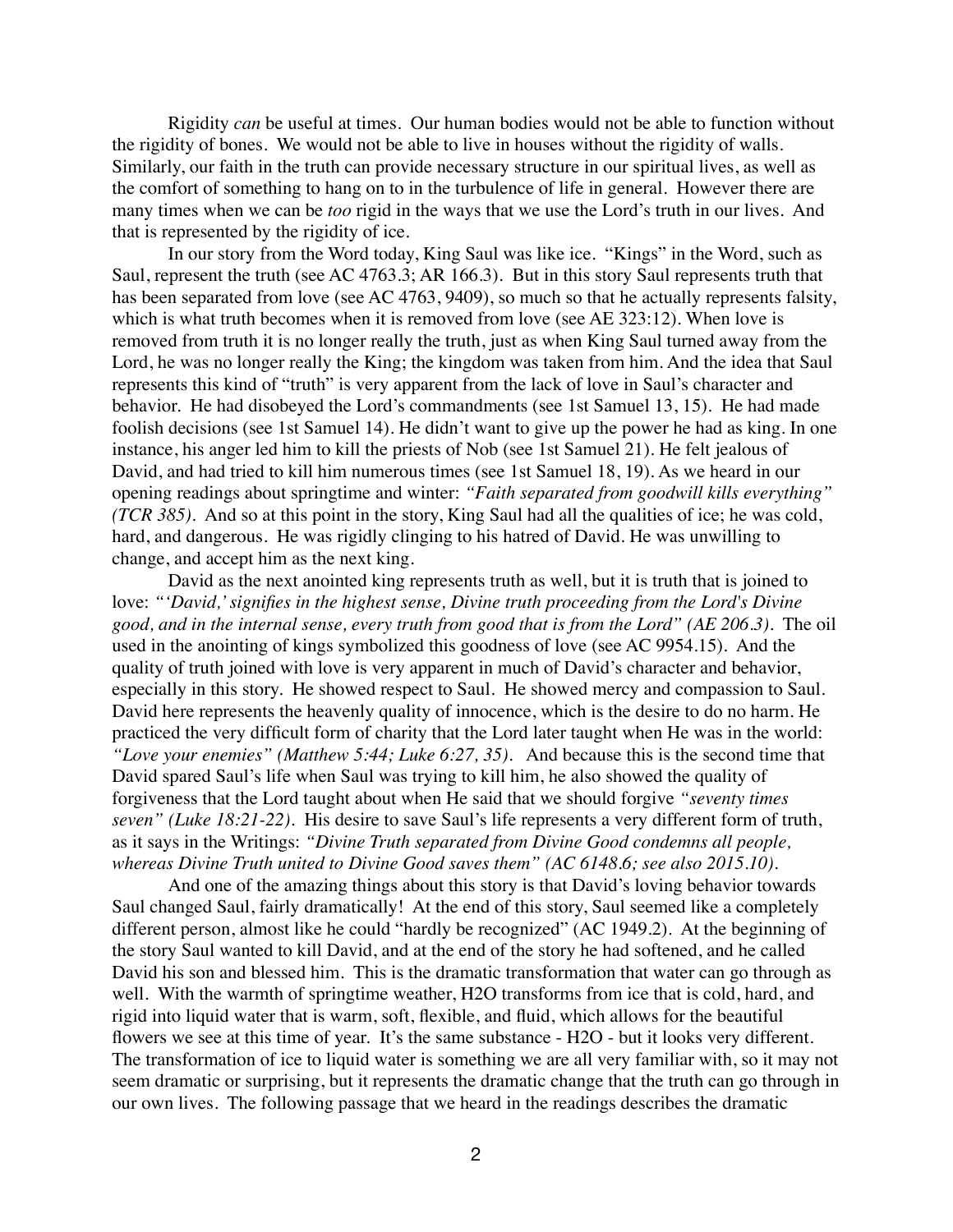transformation that Saul went through, as well as the transformation of ice to water in springtime. And most importantly it also describes the softening transformation that *we* can go through as well:

The person whose rational is such as consists in truth alone, even though this is the truth of faith, and does not at the same time consist in the good of charity, is altogether such: They are quick to find fault, make no allowances, are against all, regard everyone as being in error, are instantly prepared to rebuke, to chasten, and to punish, show no pity, do not apply themselves and make no effort to redirect people's thinking; for they view everything from the standpoint of truth, and nothing from the standpoint of good. In short, they are a hard person. **The one thing to soften their hardness is the good of charity**, for good is the soul of truth, and **when good draws near and implants itself in truth the latter becomes so different that it can hardly be recognized**. (Secrets of Heaven 1949.2)

**For truth without good is utterly rigid; but when it regards good as the end in view that rigidity starts to change into flexibility.** Good on the other hand is in itself flexible, and when it has truth introduced into it that truth too, because it develops into good there, becomes flexible. (Secrets of Heaven 7068)

The flexibility or fluidity of water makes it generally much more useful than ice. When water is liquid it adapts to fit the shape of any container it is poured into. The same thing happens to the truth that is joined with love in our lives. When the truth is liquid or fluid in our thoughts and behaviors, then we can recognize that truth applies to life in many different ways, like water being poured into containers of different shapes and sizes. We recognize that we don't necessarily need to conform to a singular way of being or living in order for the truth to fit into our lives. And when seeking answers to various questions or situations, we can recognize that there is often not only one right way to do things.

For example, we know that one of the 10 commandments is that we should remember the Sabbath (Exodus 20:8). If we hold that truth *without* love, then we might rigidly cling to a belief that there is only one right way of worshipping, but if that truth is joined with love, we're more likely to recognize that people can observe the Sabbath in very different forms, and on different days of the week. We know that it is a truth that we need to repent of our bad habits and behaviors in order to live the life of heaven and charity. If we hold that truth *without* love, we might be inclined to believe that shame and punishment should be involved in that process. But if we hold that truth *with* love, we might be more inclined to recognize that it is often an atmosphere of love and acceptance that creates the safety required for true repentance. Repentance can look very different in different people's lives. We know that it is a truth that God is Human. If we hold that truth *without* love, we might rigidly cling to a singular way of imagining or picturing the humanity of God. But if we hold that truth *with* love, we might be more inclined to recognize the truth that God appears differently to different people, and that How God appears is flexible and fluid. We know that it is a truth that we should love our neighbor as ourselves (see Matthew 22:39). If we hold that truth *without* love we might be inclined to love other people *only* in the way that we would feel loved, which might sometimes make us come across as cold or rigid. But if we hold that truth *with* love, we are more inclined to recognize that the ways we practice charity towards other people needs to be flexible and adapt to their specific needs and loves (see Matthew 25:35-36; AC 2425.3-4, 3419.3). We know